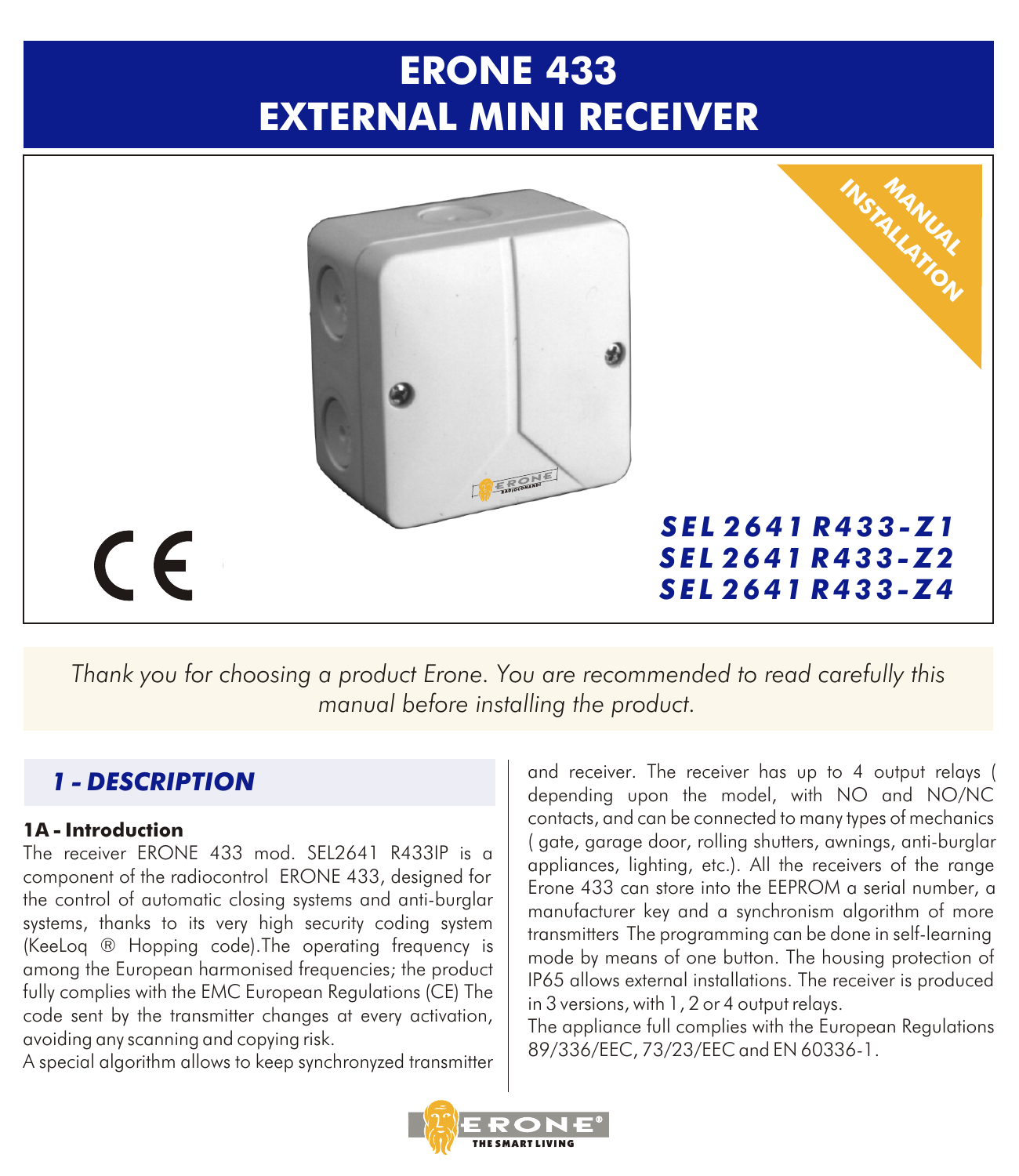#### **MODELS**

The receiver is produced in the following models:

SEL2641R433-Z1 : 1 Relay external mini receiver SEL2641R433-Z2 : 2 Relays external mini receiver SEL2641R433-Z4 : 4 Relays external mini receiver

## *2 - TECHNICAL SPECIFICATIONS*

| Receiver type                       | Superheterodyne             |
|-------------------------------------|-----------------------------|
| Carrier frequency                   | 433,92 MHz                  |
| Local oscillator frequency          | 6.6128 MHz                  |
| Demodulation                        | AM/ASK                      |
| Local Oscillator                    | VCO / PLL                   |
| Channel width                       | $> 25$ KHz                  |
| Intermediate frequency              | 10.7 MHz                    |
| Input sensitivity                   | -115 dBm                    |
| Local oscillator spurious emissions | $<$ -57 dBm                 |
| Input load:                         | 50 Ohm                      |
| Power supply:                       | 12 / 24 Vac/dc              |
| Consumption:                        |                             |
| Steady / 12 Vdc (2 relays excited)  | 15 mA / 49 mA               |
| Steady / 24 Vdc (2 relays excited)  | 19 mA / 55 mA               |
| Max applicable power                | <b>24VA</b>                 |
| Relay number                        | $1, 2$ or $4$               |
| Contacts                            | NO, NO/NC                   |
| Memory capacity                     | 85 user codesTX             |
| security code                       | Rolling code                |
| Max code combination number         | $2^{64}$                    |
| Operating temperature               | $-20^{\circ}/+70^{\circ}$ C |
| Housing protection                  | <b>IP65</b>                 |
| Weight                              | ar. 130                     |
| Overall dimensions (mm)             | 80 x 80 x 50                |



*3 - COMPOSITION*

The receiver is composed by :

- 1 box with electronics
- ! 1 cover
- 2 screws
- ! 2 gumm taps
- ! 1 antenna net
- 2 screws with plugs



## *4 - INSTALLATION*

#### 4.1 - Positioning

*The receiver allocation is very important for the best operation of the system. Place the receiver far from interference sources as big magnetic fields, informatic systems, radio emissions. The installation and the antenna positioning is very important for the best receiving as well.*

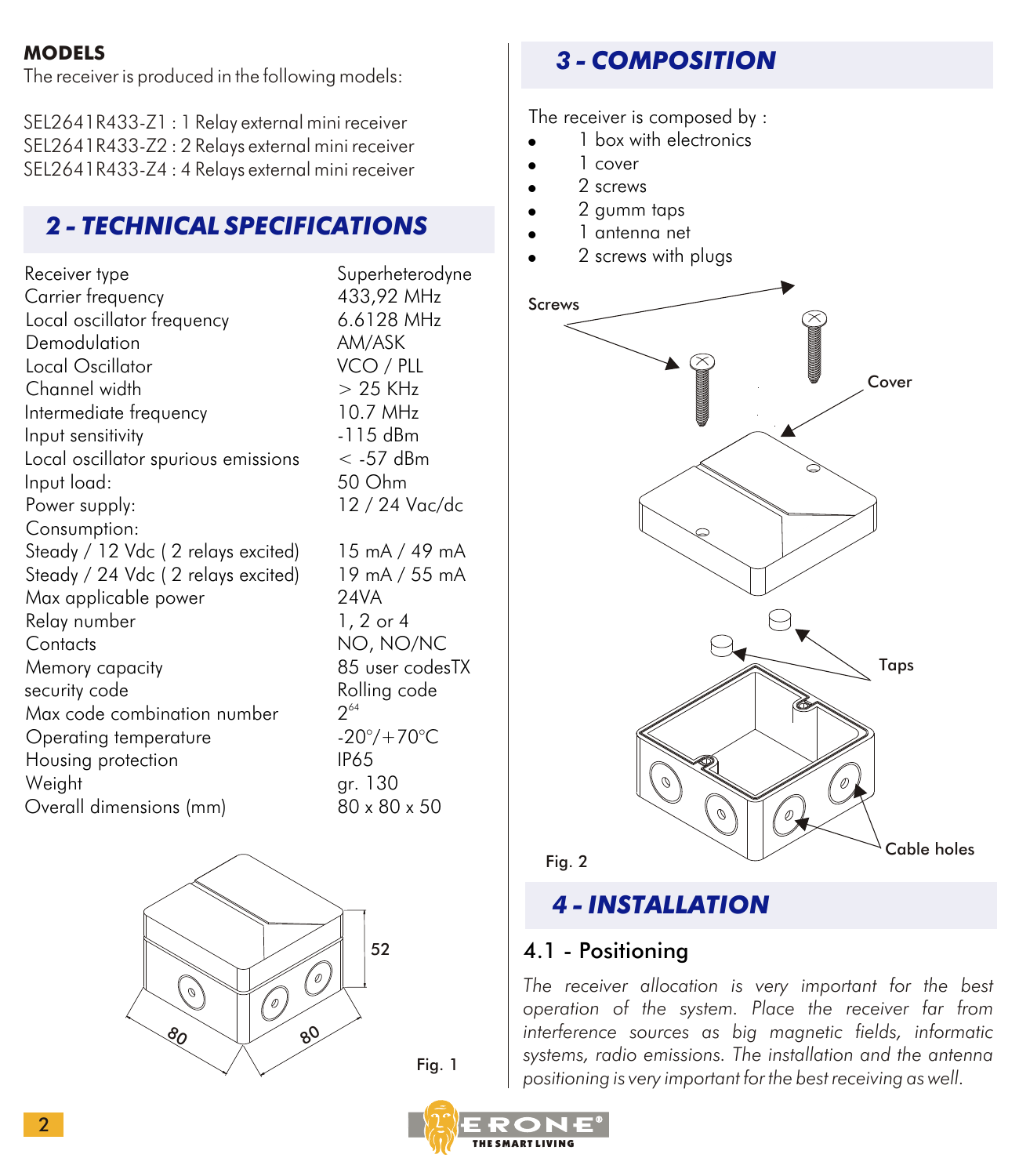## 4.2 - Fixing

Fig. 3

Remove the receiver cover. T

Fix the box by using the screws and the plugs supplied



At the end place the taps supplied over the holes to protect the screws head.

# *5 - LAYOUT E CONNECTIONS*



### **5.1 - Contacts**

 $terminal =$  Contact NO Relay1 terminal  $2 =$  Contact C Relay1<br>terminal  $3 =$  Contact NO Rela Contact NO Relay2 terminal  $4 =$  Contact C Relay 2<br>terminal  $5 =$  Contact NC Relay terminal  $5 =$  Contact NC Relay2<br>terminal  $6 =$  Contact NO Relay3 Contact NO Relay3 terminal  $7 =$  Contact C Relay3 terminal  $8 =$  Contact NO Relay4 terminal  $9 =$  Contact C Relay4<br>terminal  $10 =$  Contact NC Relay terminal 10 = Contact NC Relay4<br>terminal 11 = Input supply Comm terminal  $11 =$  Input supply Common<br>terminal  $12 =$  Input supply +12 Vac  $Input$  supply  $+12$  Vac/dc terminal  $13 =$  Input supply  $+24$  Vac/dc terminal  $14 =$  Pole Antenna<br>terminal  $15 =$  GND Antenna GND Antenna

## **5.2 - Relay K4 Configuration**

The relay K4 can be configured in step mode. Close the jumper JP1.



# *6 - TX PROGRAMMING*

## **Memorizing**

The receiver makes the memorization of the transmitters buttons in sequential way.

Keep the button P1 pressed down until the red led DL1 switches on, release P1 and push the key "A" of the transmitter ; after push again P1, the second red led DL2 switches on , release P1 and push the key "B" of the transmitter. After a while both the led will switch off and the procedure will be finished. In this way the keys "A" and "B" of the transmitter activate the relays K1 and K2 of the receiver.

The procedure to follow for the keys "C" and "D" is the same as above. For the memorization of the "C" key on K3 push P1 3 times, and for the memorization of the "D" key on K4 push P1 4 times.